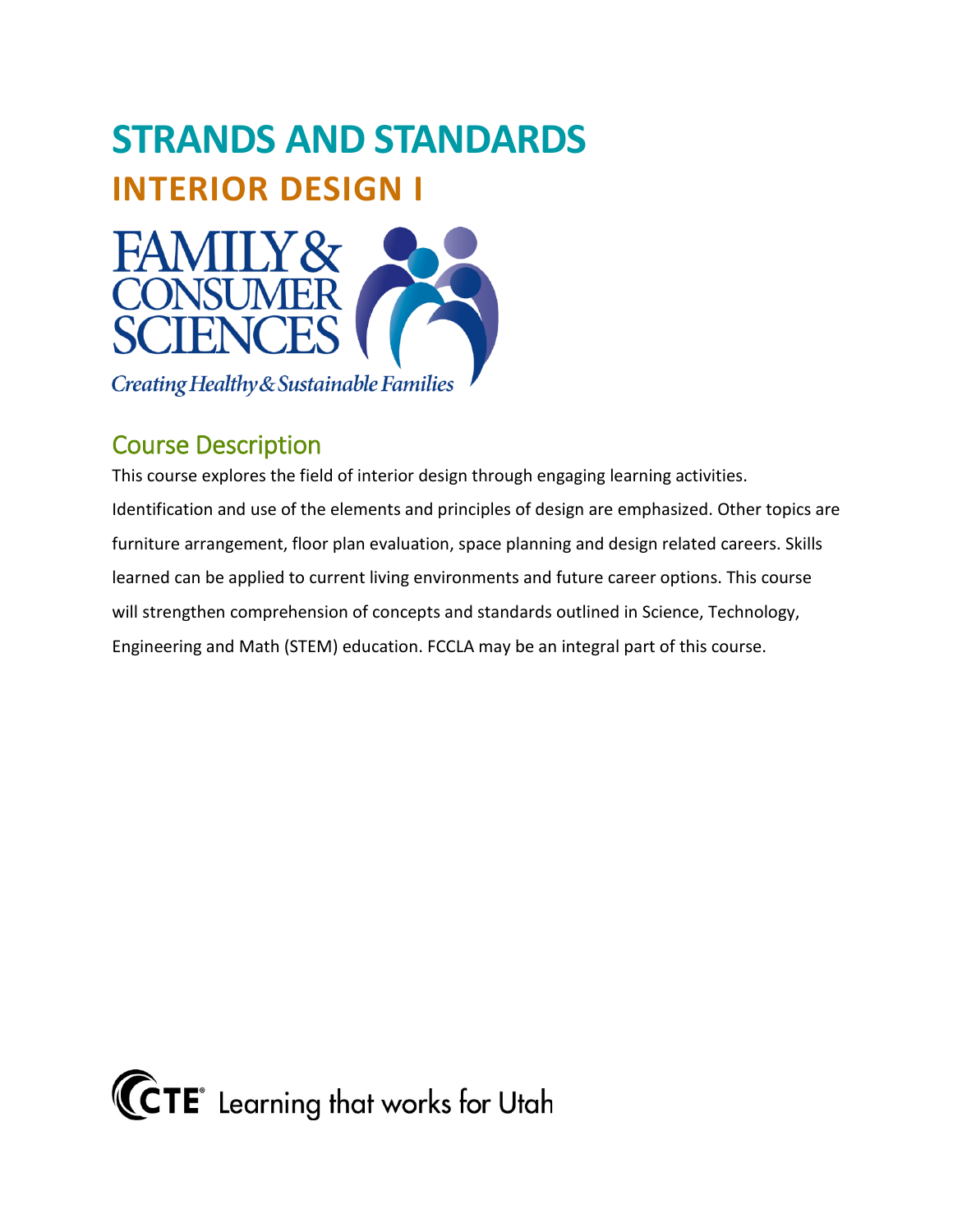| <b>Intended Grade Level</b>            | $9 - 12$                                 |
|----------------------------------------|------------------------------------------|
| Units of Credit                        | .50                                      |
| Core Code                              | 34.01.00.00.210                          |
| <b>Concurrent Enrollment Core Code</b> | 34.01.00.13.210                          |
| Prerequisite                           | Interior Design I for Interior Design II |
| <b>Skill Certification Test Number</b> | 330                                      |
| Test Weight                            | 0.5                                      |
| <b>License Type</b>                    | CTE and/or Secondary Education 6-12      |
| <b>Required Endorsement(s)</b>         |                                          |
| Endorsement 1                          | <b>FACS Composite General</b>            |
| Endorsement 2                          | <b>CTE License: Interior Design</b>      |
| Endorsement 3                          | <b>NA</b>                                |

Complete FCCLA Step One. [http://www.uen.org/cte/facs\\_cabinet/facs\\_cabinet10.shtml](http://www.uen.org/cte/facs_cabinet/facs_cabinet10.shtml)

# STRAND 1

#### **Students will demonstrate professional design presentation techniques**

#### Standard 1

Students will practice various methods of interior design presentation.

- Demonstrate proficiency of professional lettering and labeling, such as block/architectural lettering (i.e. simple, hand-printed capital letters), legends or keys (i.e. a rectangular space on a project used to reference symbols, materials, or placement of project parts), etc.
- Use professional mounting techniques (i.e. professionally presenting pictures, samples or other information in an orderly manner) for assignments and presentation boards.
	- Straight edge, 90\* angles, ¼" border, clean & neat (STEM Math)

#### Performance Objective 2

Demonstrate proficiency in professional lettering and mounting techniques.

# STRAND 2

#### **Students will identify the two basic types of design.**

#### Standard 1

Identify structural design - simple lines, no ornamentation, cannot be separated without destroying the object

• Explain the meaning of "form follows function"- the form should reflect its intended use and fulfill its intended purpose. The first priority in a design is its function, which dictates the shape or form of a design. Example: a chair must still function as a place to sit regardless of design or ornamentation.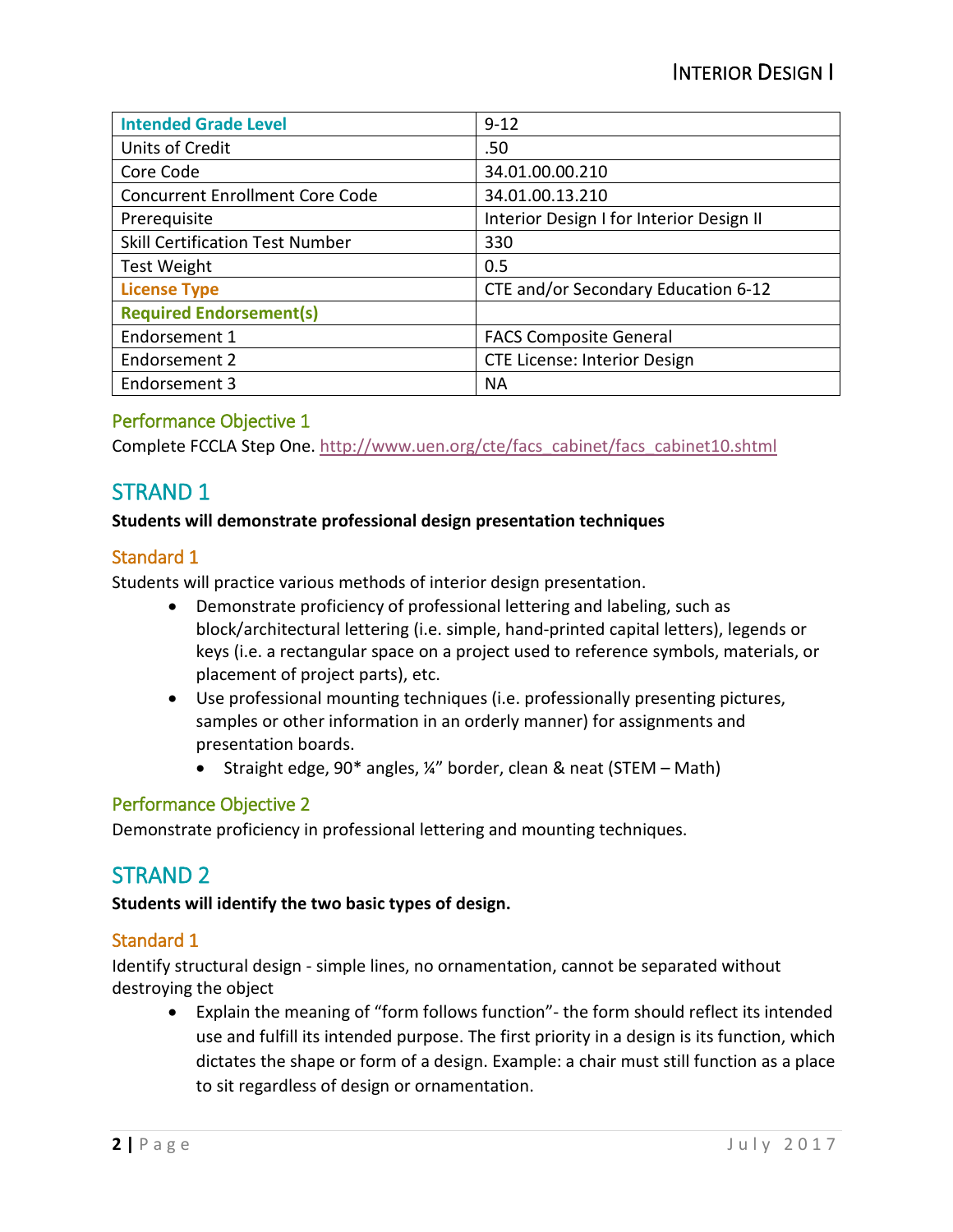## Standard 2

Identify decorative design - applied ornamentation to an object, can be separated without destroying the object

- Naturalistic/realistic- reproduces a motif from nature in its natural form, looks photographic
- Conventional/stylized- uses designs from nature in a simplified or adapted way
- Geometric- decoration is made up of geometric shapes or stripes
- Abstract- departs from nature—inspiration for the design is not recognizable



# STRAND 3

**Students will identify and explain the basic elements of design or "tools" used to create a design: line, shape, form, space, texture, pattern, light and color. (STEM: Math, Science)**

## Standard 1

Identify, explain, and use the basic elements of design

- Identify and create examples of line and identify the feelings created by each.
	- Vertical Lines -lines that run up and down. Create feelings of height, strength and formality.
	- Horizontal Lines lines that run from left to right (across the horizon). Creates the feelings of being restful and informal
	- Curved Lines a line that deviates from straightness in a smooth, continuous fashion. Creates feelings of softness, playfulness and serenity.
	- Diagonal Lines Straight line that is neither horizontal nor vertical. Creates feelings of action, movement and excitement.
- Differentiate between shape and form.
	- Shape- The 2-dimensional outline of an object (e.g. square, circle, triangle, rectangle)
	- Form- A 3-dimensional object (e.g. cones, cylinders, spheres, cubes, prism, etc.)
- Identify and explain the use of space the area with which the designer works
	- To expand use light & cool colors, mirrors, smooth textures, smaller scale & less furniture.
	- To enclose use dark & warm colors, rough textures, larger scale furniture & accessories.
	- Positive space is filled space.
	- Negative space is empty space
- Identify and explain the effect of texture the surface quality of objects. It can be both seen (visual) and felt (tactile) as used in interior design.
	- Rough Texture- absorbs light, informal, can be both visually or tactilely rough.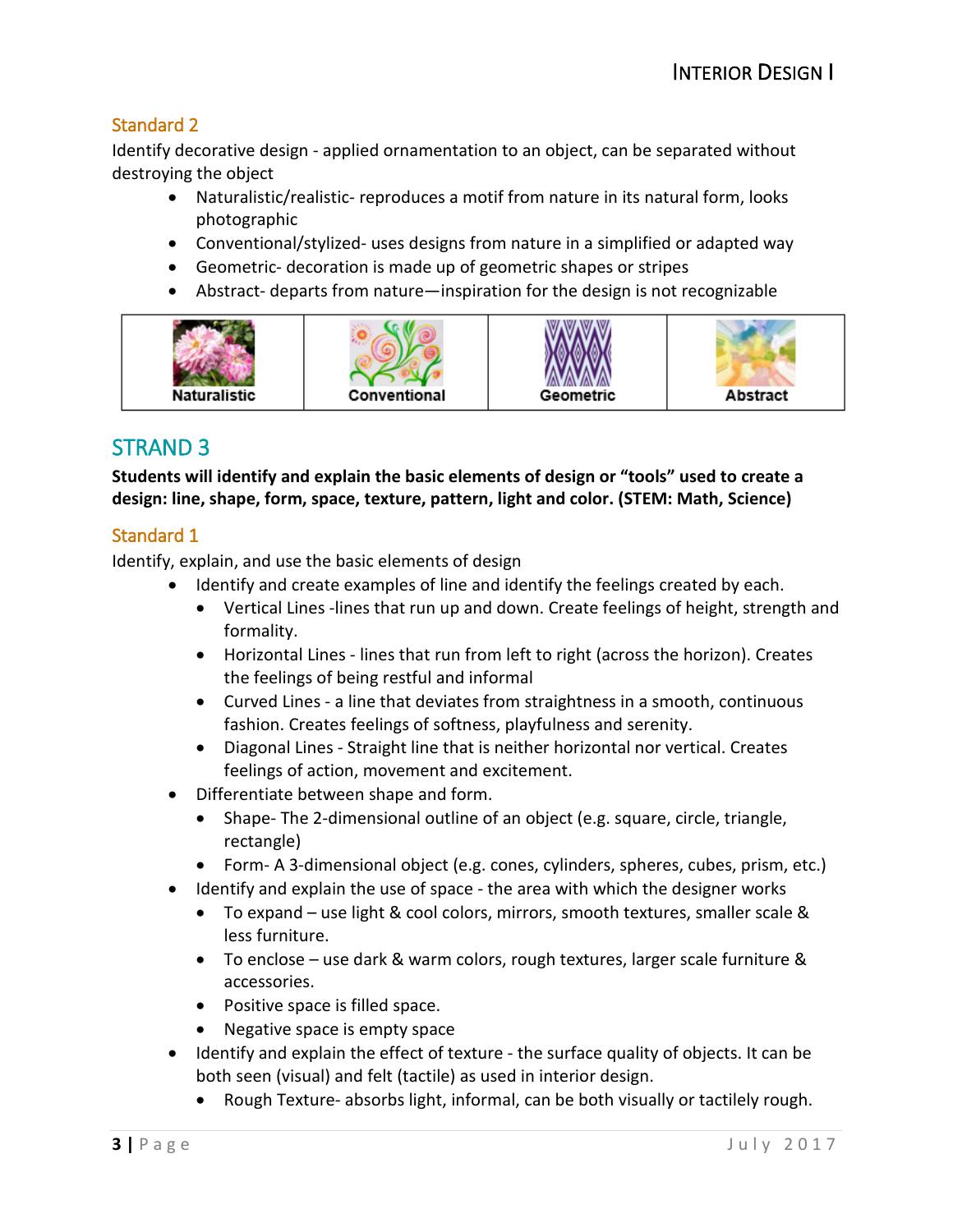- Smooth Texture- reflects light, formal, can be both visually or tactilely smooth.
- Identify pattern The repetition of color, lines, shape or design across a surface to create visual interest.
- Describe light Makes things visible through illumination by nature (sun, moon, fire) or electrical devices (incandescent, fluorescent, halogen, LED)
- Identify color the visible spectrum of light that enables us to see hues. Also the pigment in paints or dyes to create hue.

Present visual examples of the elements of design and explain each concept in writing. (STEM: Math, Science, Technology)

# STRAND 4

#### **Identify the terms associated with the color wheel and the major color schemes. (STEM: Math, Science)**

#### Standard 1

Identify and explain the use of color or hue. Hue is the name of a color on the color wheel.

- Identify a color wheel and explain that it is a way to organize color
- Understand that primary colors cannot be mixed from other pigments. (red, yellow, blue)
- Understand that secondary colors are made by mixing equal amounts of two primary colors. (orange, green, violet)
- Understand that six tertiary colors are made by mixing an equal amount of a primary and a secondary color. (e.g. Red-violet) Note the primary color is always listed first.

### Standard 2

Identify and explain the use of warm and cool colors on the color wheel.

- Warm colors generally tend to close in space; advance and create feelings of warmth, activity and excitement. (red-violet, red, red-orange, orange, yelloworange, yellow)
- Cool colors generally tend to expand space; recede and create cool, calm, and relaxed feelings. (violet, blue-violet, blue, blue-green, green, yellow-green)

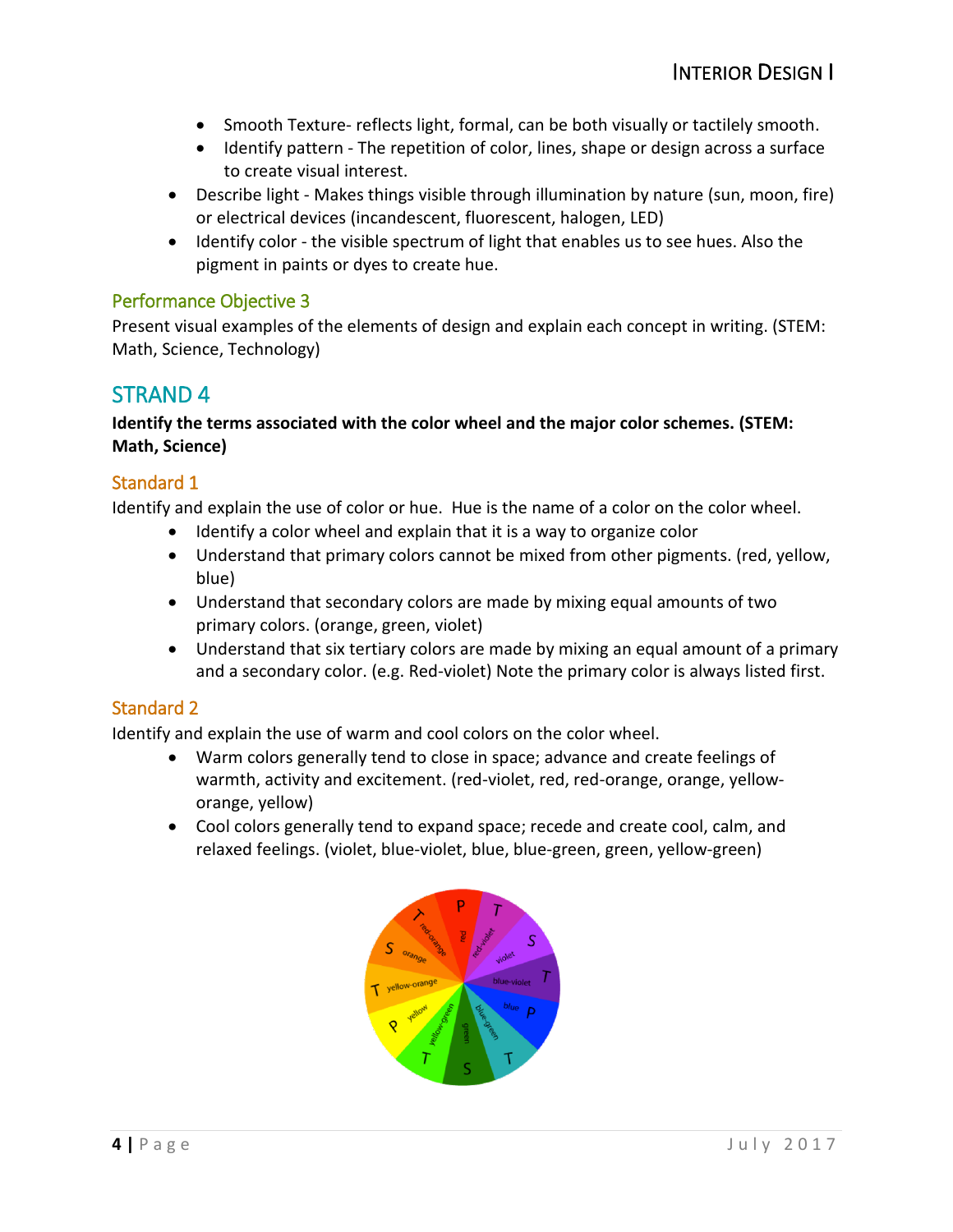Create a color wheel identifying primary, secondary and tertiary colors

#### Standard 3

Explain how to distinguish between and create value and intensity.

- Value is the lightness or darkness of a hue created by adding black or white.
	- Shades created by adding black to a color



• Tints/pastels - created by adding white to color



- Intensity is the brightness or dullness of a hue.
	- Bright hues are pure color.
	- Dull a color by adding its complement or gray which creates a tone.



### Performance Objective 5

Create tints, tones and shades

#### Standard 4

Identify, create or present visual examples of major color schemes (a planned combination of colors in specific positions anywhere on the color wheel)

- The major color schemes are:
	- monochromatic a color scheme using the tints, tones and shades of one color
	- analogous a color scheme using 3-5 colors directly next to each other on the color wheel
	- direct complement a color scheme using colors directly across from each other on the color wheel
	- split complement a color scheme using a hue and the two colors directly next to its complement
	- double complement uses four colors arranged into two complementary color pairs
	- triad a color scheme using 3 colors equidistant on the color wheel
	- neutral a color scheme using brown(s) or metallic(s) such as gold, silver, and bronze
	- accented neutral a color scheme using a neutral with only one accent of color
	- achromatic a color scheme using black, white, and/or gray
- Color is affected by: texture, artificial lighting (incandescent, fluorescent, halogen, LED, etc.), and natural lighting (light created by the sun, moon or fire). (STEM: Science)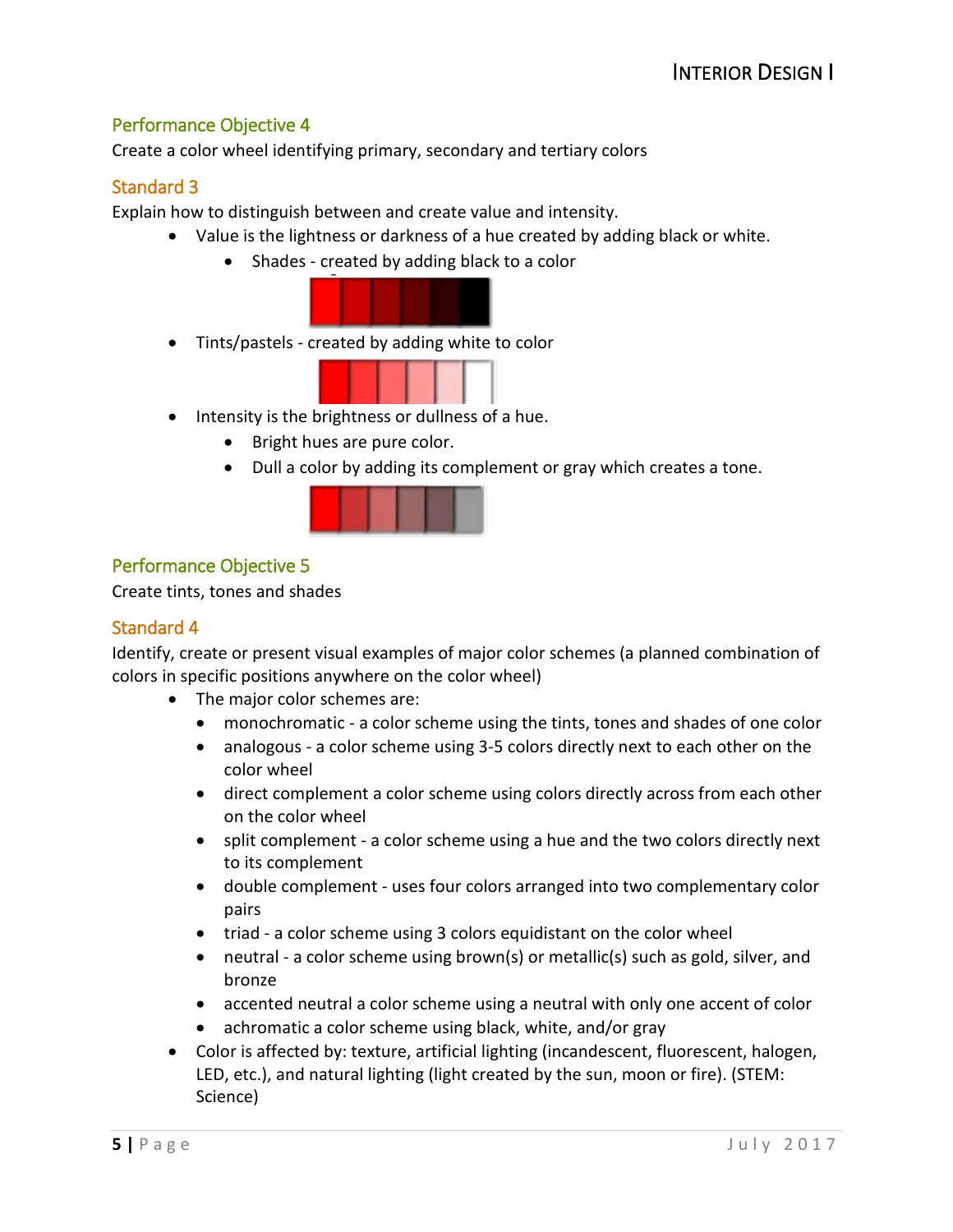Create or present visual examples of major color schemes.

| Monochromatic    | Analogous         | Direct Complement |
|------------------|-------------------|-------------------|
| Split Complement | Double Complement | Triad             |
| Neutral          |                   |                   |
| Accented Neutral |                   |                   |
| Achromatic       |                   |                   |

# STRAND 5

**Students will identify and explain the basic principles of design or "rules"/guidelines of design: scale, proportion, balance, rhythm, emphasis/focal point and harmony. (STEM: Math, Science)**

# Standard 1

Identify and explain the basic principles of design.

• Discuss how scale relates to the size of a design in relation to other items or the surrounding area in which it is placed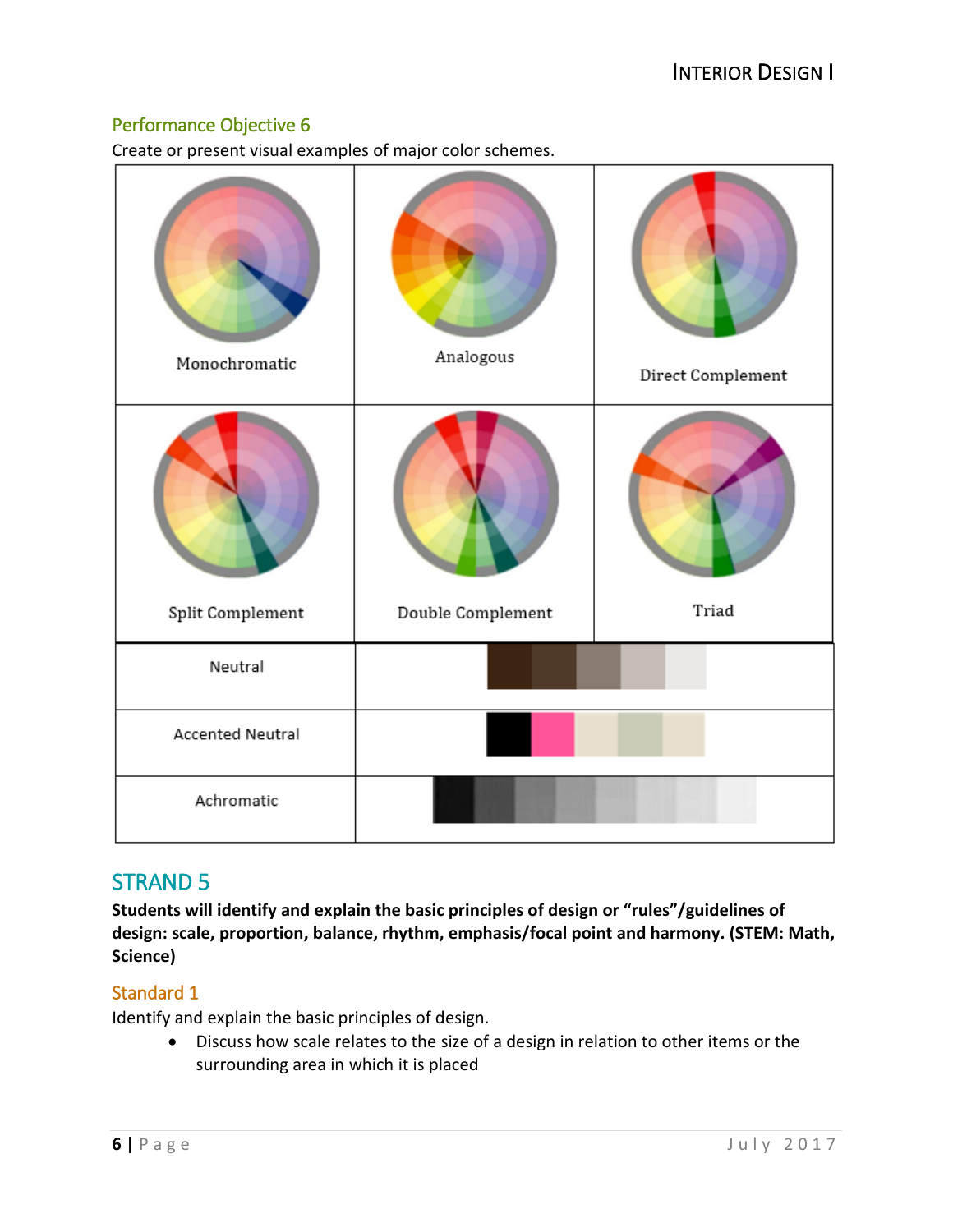- Understand that proportion is the ratio/fraction parts of an object in comparison to the whole object.
	- Golden Mean determines the effectiveness of a ratio the division of a line or space between one-half and one-third of its total length. The most effective ratios: 2:3, 5:8 etc. The most ineffective proportion is 1:2.
- Devised by the Greeks thousands of years ago Explain the types of balance the placement of objects so that is creates visual equilibrium
	- symmetrical/formal balance mirror-image of parts on each side of a center point,
	- asymmetrical/informal balance -different objects on either side of a central point,
	- radial balance balance created from a central point, radiating outward.
- Identify examples of rhythm continuous movement, the path the eye follows:
	- repetition shapes, forms, lines, or colors that are repeated in a design
	- gradation sizes of shapes go from large to small or color values go from light to dark
	- radiation objects radiate out in nearly every direction from a central point
	- opposition abrupt change in any of the elements
	- transition a subtle, visual flow often indicated by a curved line that leads the eye from one point or area to another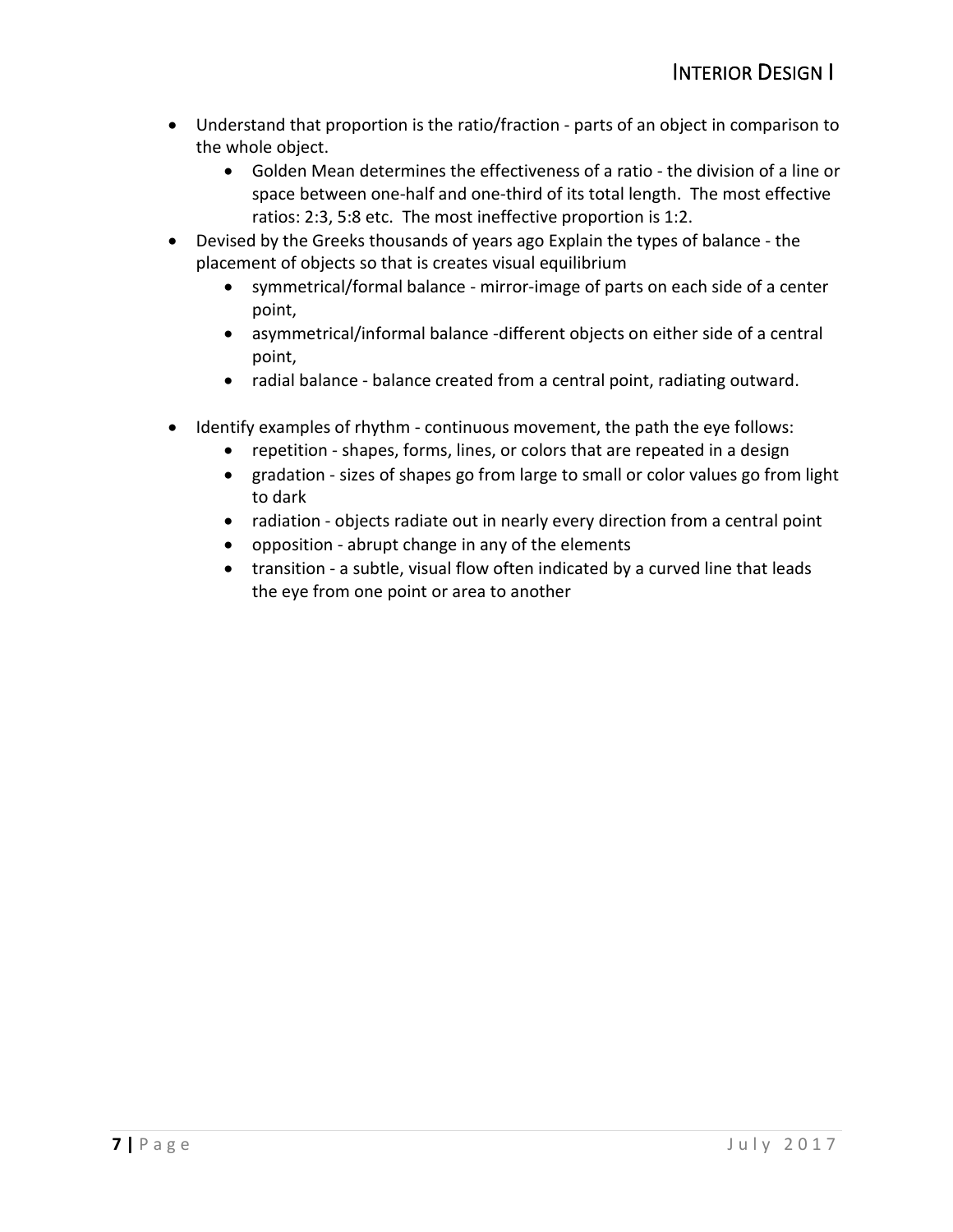

- Explain emphasis/focal point dominant item(s) in the room that draw your attention
	- to create emphasis furniture groupings, lines, color, accessories, pattern, architectural features (e.g. fireplace), lighting, and size.
- Explain how harmony is achieved when unity and variety are effectively combined.
	- Unity created by repetition or similarity of objects, style or theme
	- Variety what is done outside of the theme or style to provide relief from sameness

Present visual examples of the principles of design and explain each concept in writing.

# STRAND 6

**Students will explain the design and function of interior space.**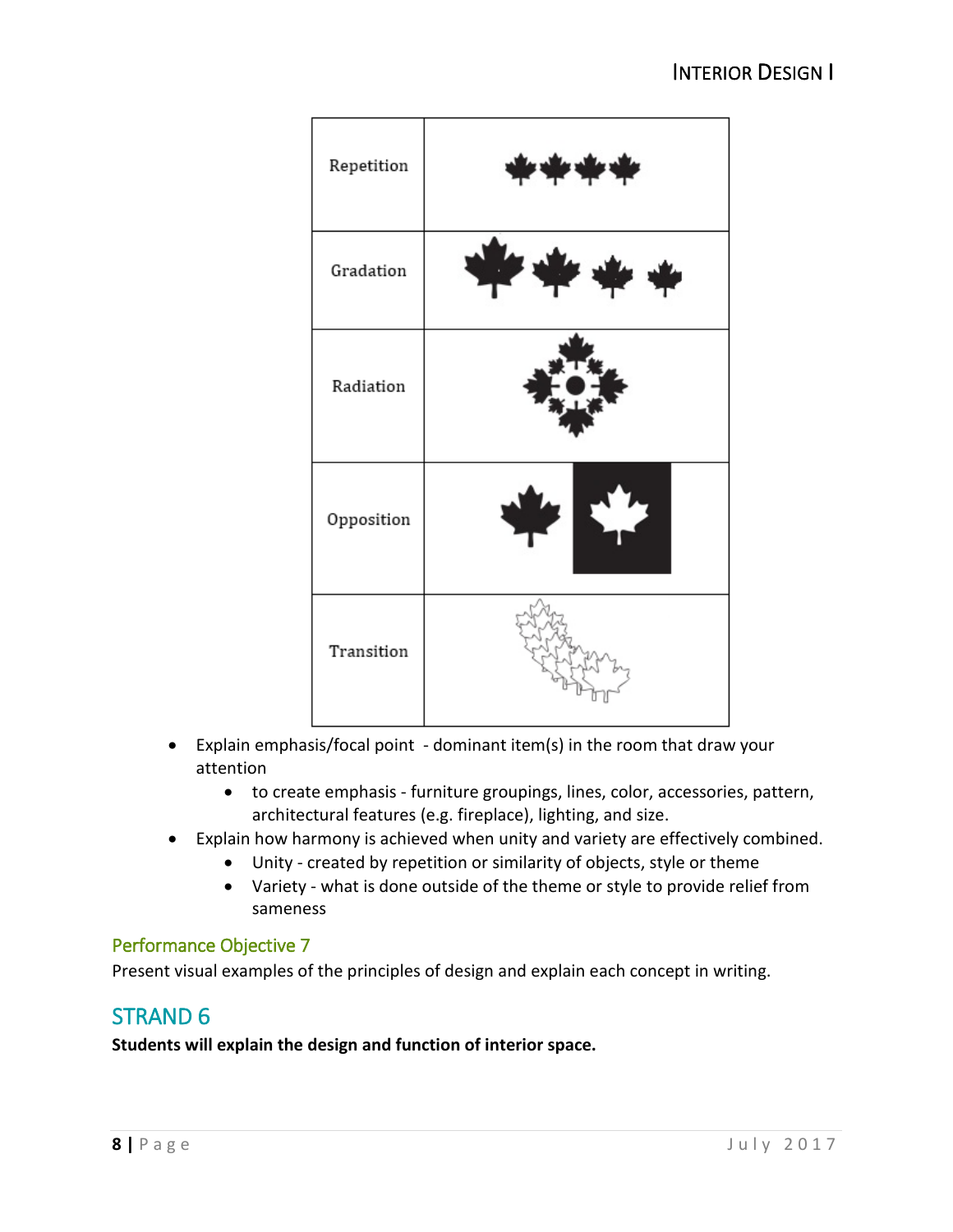### Standard 2

Evaluate the components of floor plans (a scale diagram of the arrangement of rooms in a building): (STEM: Math)

- Discuss the three basic living zones:
	- living/social The area of the home used for activities and entertainment living room, dining room, family room, etc.
	- sleeping/private The area of the home that provides quiet, comfortable areas for sleeping and relaxing, as well as privacy—bedrooms, bathrooms, closets
	- service/work The area where household work is done—kitchen, laundry room, utility room, basement, garage
- Discuss and identify the circulation patterns of family, guests, work and service.
	- Family all rooms
	- Guest entry, living, dining room, powder room
	- Work and Service kitchen, garage, utility room
	- easy access from entry to other parts of home
	- rooms should not be cut in half
	- bathrooms located next to bedrooms
	- kitchen near the garage/service entrance
- Identify and evaluate an open floor plan verses a closed floor plan.
	- Closed floor plans separate rooms, enclosing them with walls and an entry door for noise reduction and privacy.
	- Open floor plans have few walls, save on costs of building materials, and home tends to appear more spacious.
- Elements of a well- designed home
	- adequate storage should be 10-15% of total sq. footage
	- convenient circulation patterns
	- little wasted space
	- connected spaces garage to kitchen, closet to entry, stairs to central hall, etc.

#### Performance Objective 8

Label a floor plan with the three living zones, and indicate the functions of each zone.

#### Standard 2

Identify and label common floor plan symbols - characters used to represent architectural, electrical, and plumbing features on a floor plan.

- Identify common floor plan symbols:
	- doors
	- windows
	- sinks
	- upper and lower cabinets
	- range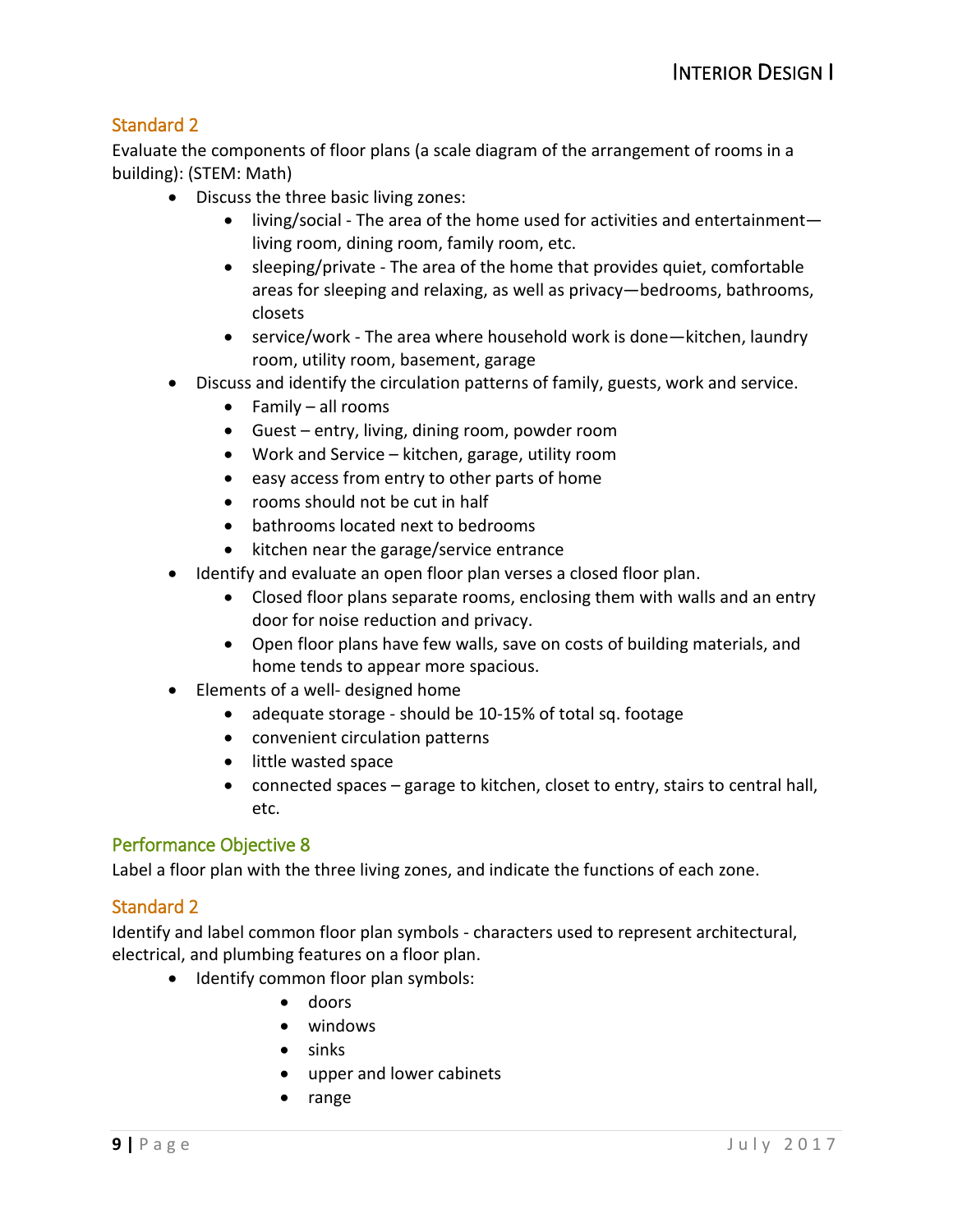- refrigerator
- tub/shower
- toilet
- fireplace
- **stairs**
- light switch
- 110 outlet
- 220 outlets
- ceiling light
- Scale for residential housing is  $\frac{1}{4}$ " = 1 foot. (\*STEM: Math)



Identify and label common floor plan symbols

### Standard 1

Evaluate basic kitchen design and function

- Identify the work triangle measurement from center of sink, to center of refrigerator and back to center of range/stove and should measure 12-26 ft. in length. Helps evaluate kitchen efficiency.
- Identify basic kitchen shapes:
	- corridor/galley
	- L-shape
	- one wall most economical/least expensive
	- U-shape most efficient/least steps
	- island
	- peninsula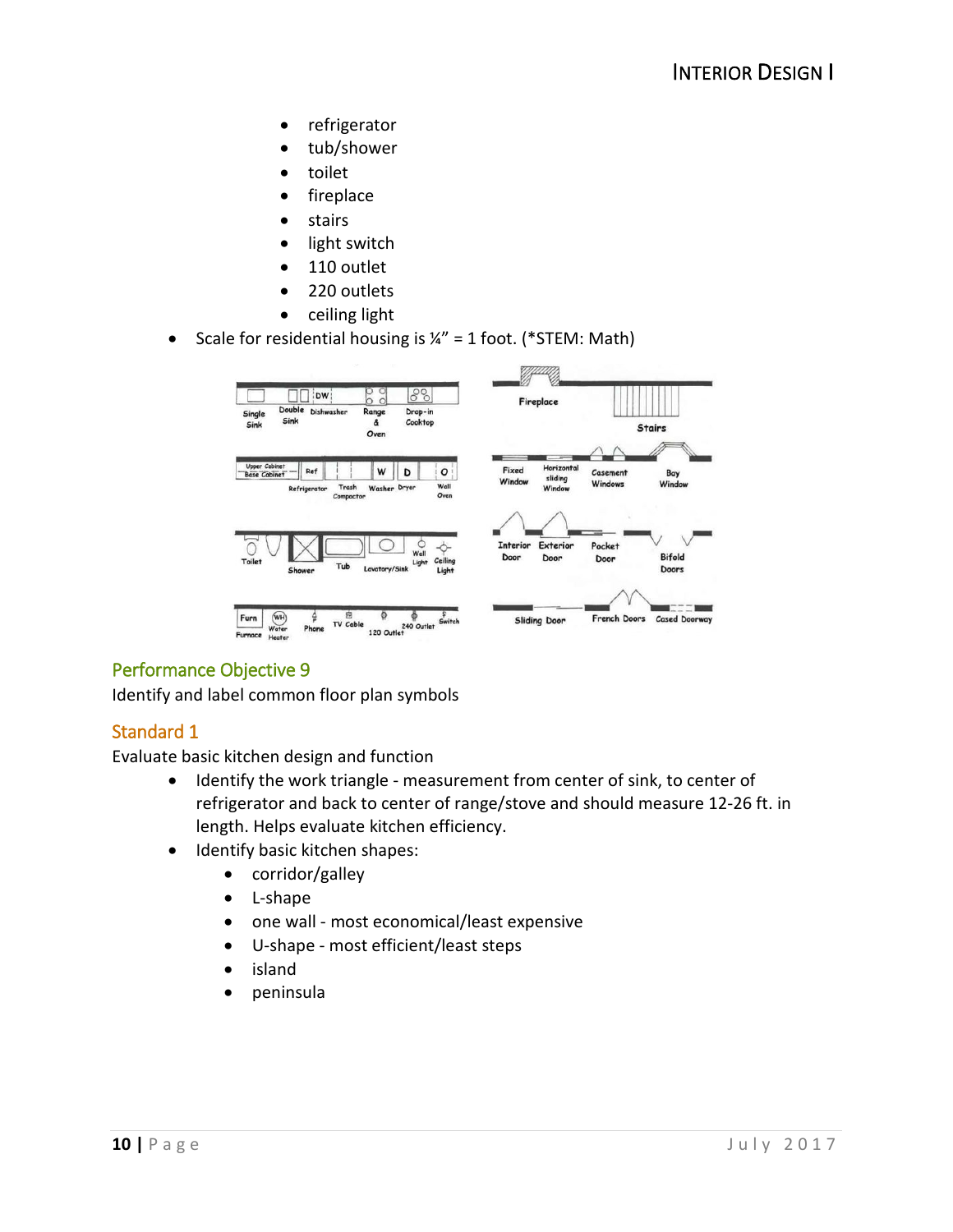

# Standard 4

Apply the guidelines of furniture arrangement

- Discuss basic guidelines of furniture arrangement function, scale, proportion focal point, activity grouping (combining furniture that is appropriate for a specific function or activity), balance, location of outlets, circulation patterns, arrangement of furniture and clearances. Group furniture around a focal point.
- Discuss differences between primary seating area (seating for many people; the ideal diameter should not exceed 8-10 ft.) and secondary seating areas (Seating for 1-3 people).

### Performance Objective 10

Using a floor plan, create a furniture arrangement incorporating principles and elements of design and space planning.

- FACS- Family and Consumer Science
- FCCLA- Family, Career and Community Leaders of America, Student FACS national organization

# Skill Certificate Test Points by Strand

Example table below. Refer to instructions for specifics.

| Test Name                | Test# | <b>Number of Test Points by Strand</b> |  |    |    |    |  | Total<br>Points | Total<br>Questions |
|--------------------------|-------|----------------------------------------|--|----|----|----|--|-----------------|--------------------|
|                          |       |                                        |  |    |    |    |  |                 |                    |
| <b>Interior Design I</b> | 330   |                                        |  | 18 | 19 | 15 |  |                 | 61                 |

# Performance Objective